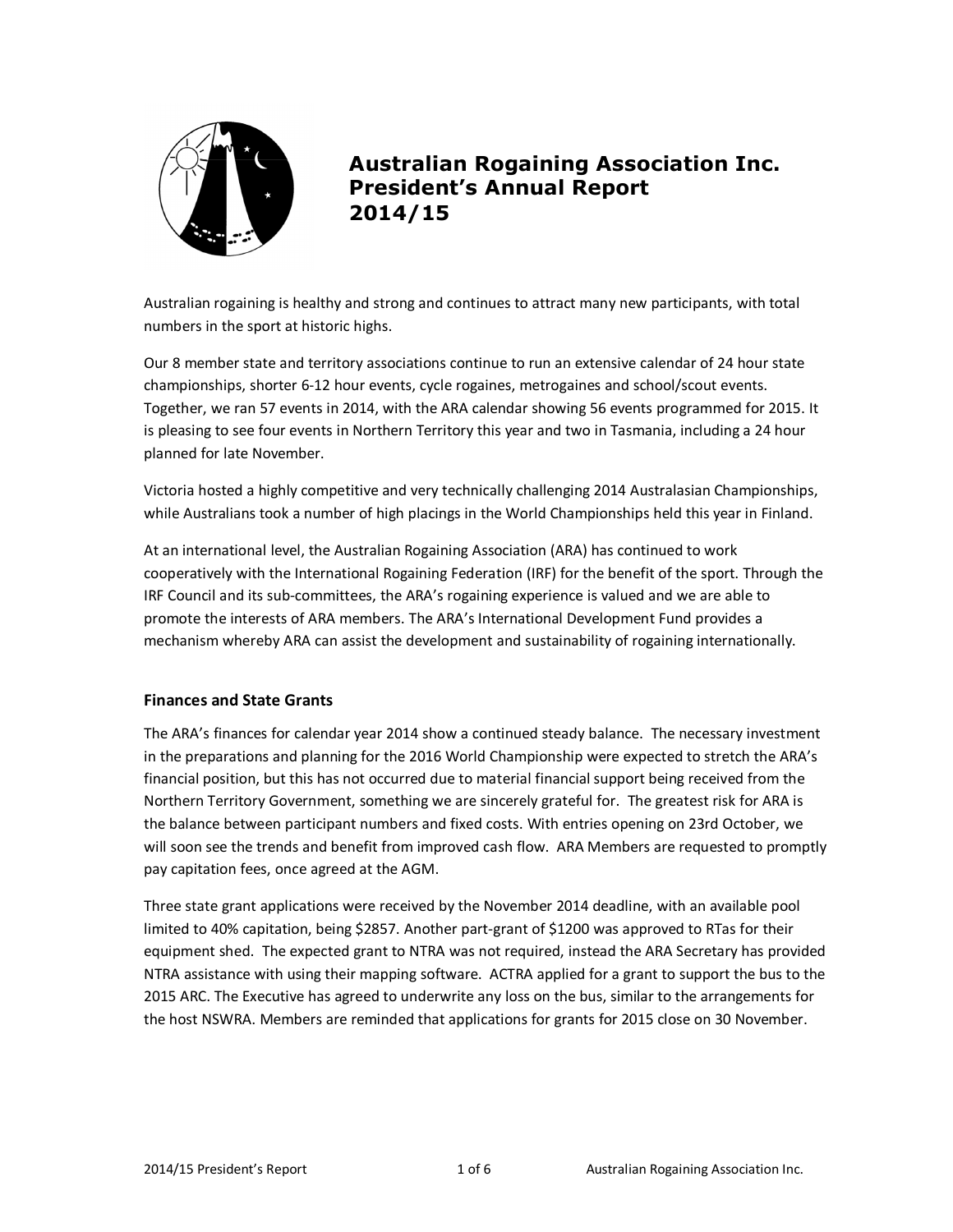## **Insurance**

As noted at the last AGM, the Treasurer has secured public liability insurance for 18 months, covering the period July 2014 to December 2015. Shortly, we will be requesting membership numbers applicable to 2014 and proceeding to obtain quotations for the 12 month period of calendar year 2016.

Our long time broker **OAMPS** was acquired by **Arthur J. Gallagher & Co**, but the key contact personnel have remained unchanged. The broker has been very helpful in adjusting the policy wording to formally note some further government stakeholders, as requested by event organisers throughout the year. Ideally, we would like to find an approach to alleviate this maintenance requirement.

# **2014 Australasian Championships**

The Victorian Rogaining Association hosted the Australian Rogaining Championship near Malmsbury on 11-12 October 2014. This was the second Australasian Rogaining Championship and the 35th Australian Championship. Event organiser was Greg Robinson. The course, set by Andrew Baker and vetted by Derek Morris, made excellent use of the complex spur gully terrain of the Fryers Ranges to provide constant technical navigation challenges.

There were 450 competitors, including those in the concurrent 6 hour event and Intervarsity Championship. Kiwi teams were once again prominent in the Australasian Championship. The top three overall were Mixed teams, with Australia's Julie Quinn and David Baldwin from ACT edged out from first place by a mere 20 points. Victoria won the Interstate Challenge through placings in senior and junior categories. Age Group Winners were:

- Mixed Greig Hamilton, Georgia Whitla (New Zealand)
- Mens Robert Jarvis, Phil Wood (New Zealand)
- Womens Christine Brown, Karen Pedley (Tasmania)
- Interstate Challenge Victoria

David Baldwin has reviewed the size, weight and capacity of our oldest perpetual trophies. The Mixed Open and Mixed Veteran trophies have been remodelled and he has produced boot trophies for the new Ultra Veterans categories.

## **2015 World Championships**

The 2015 World Championship in Finland on 22-23 August was the first WRC held above the Arctic Circle. The terrain was wild, hilly and open, providing more cross country navigation than usually seen in Europe. The top placed teams overall were from Finland, Estonia and Russia.

Australia was represented by 35 of our best and most dedicated rogainers. Australia's top results were:

- Julie Quinn, David Baldwin, 4th in Mixed Open and 2nd in Mixed Veterans
- Richard Robinson, Vivienne Prince (NZ), 2nd Mixed Super Veterans
- Robyn Spriggs, Sharon Crawford (USA), 2nd Women Ultra Veterans
- Tim Dent, Rob Taylor, Graham Anderson, 3rd Men Ultra Veterans
- Mike Hotchkis, Neil Hawthorne, 4th Men Super Veterans
- Jean Douglass, Ron Simpson, 5th Mixed Super Veterans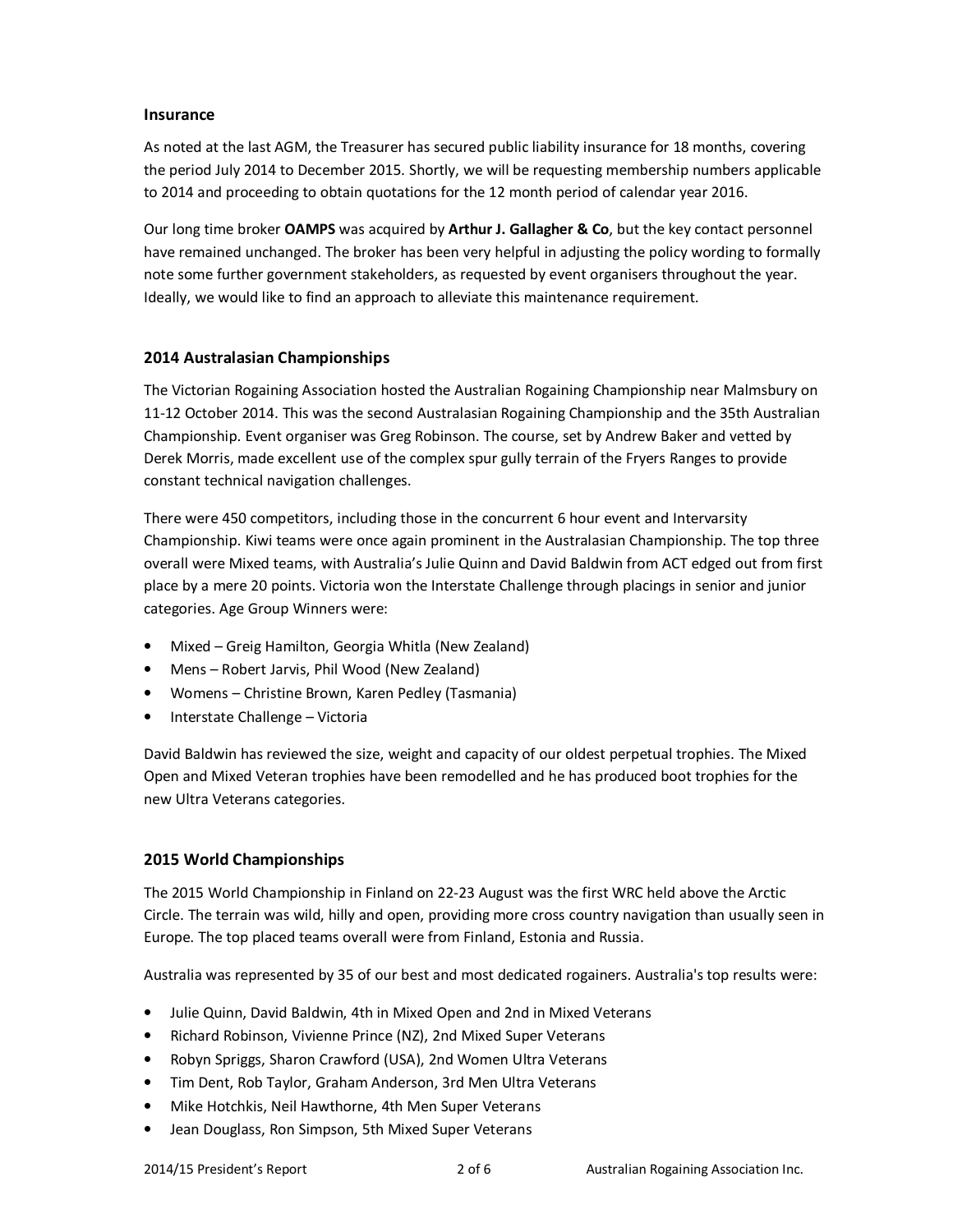## **Future Australian and Australasian Championships**

2016 will be a busy year, with Australia hosting the WRC in Alice Springs in July, then the Australian Championship in September. WARA have kindly brought forward hosting the ARC from its original date in 2017 to 17-18 September 2016, and this will also be the Australasian Rogaining Championship.

The hosts for the next Australian Rogaining Championships according to the rotation schedule will be confirmed at the AGM:

- $\bullet$  2017 ACTRA
- 2018 NTRA or RTas

The Australian and New Zealand Rogaining Associations have agreed that every 5th Australasian regional championships will be run in New Zealand. In keeping with the agreement, the 5th Australasian Championship is scheduled for the weekend 11-12th February 2017 in the Otago region, New Zealand.

## **Intervarsity Rogaining Championships**

Convenor: Gill Fowler

With the continued support of the Nigel Aylott Memorial Sports Foundation (NAMSF), 2014 saw the Australian Intervarsity Rogaining Championships held in conjunction with the Australian Championship on 11-12 October.

Universities competed from 6 states/territories: Victoria, New South Wales, ACT, Queensland, Tasmania and South Australia. There were three universities from Victoria represented. Victoria University, which includes a 24 hour event each year in the coursework for Sport and Exercise Science, provided an astonishing 30 teams.

This year the Intervarsity Championships are again being held in conjunction with the Australian Championship. NAMSF has agreed to provide the same form and level of sponsorship and many States have organised selection processes to choose their representative team.

Intervarsity Coordinator Gill Fowler has this year gained level 3 sanctioning for the event from Australian University Sports (AUS) at modest cost of \$200. This is a step up in the official recognition for the event, which is advertised on the AUS website www.unisport.com.au/Events/Pages/SanctionedEvents.aspx as a "Sanctioned Event".

#### **Technical Sub-Committee**

#### Chairman: David Baldwin

The 2014 Australian Championship had a problem with availability of water at one of the water points. This type of issue has occurred too often, most notably at the 2012 ARC in Flinders Ranges, 2004 Black Hill in South Australia and the hot 2003 ARC in Tasmania. This is clearly a safety issue and running out of water is something we need to ensure does not happen again in future ARCs. The Technical Committee has discussed this and will make recommendations.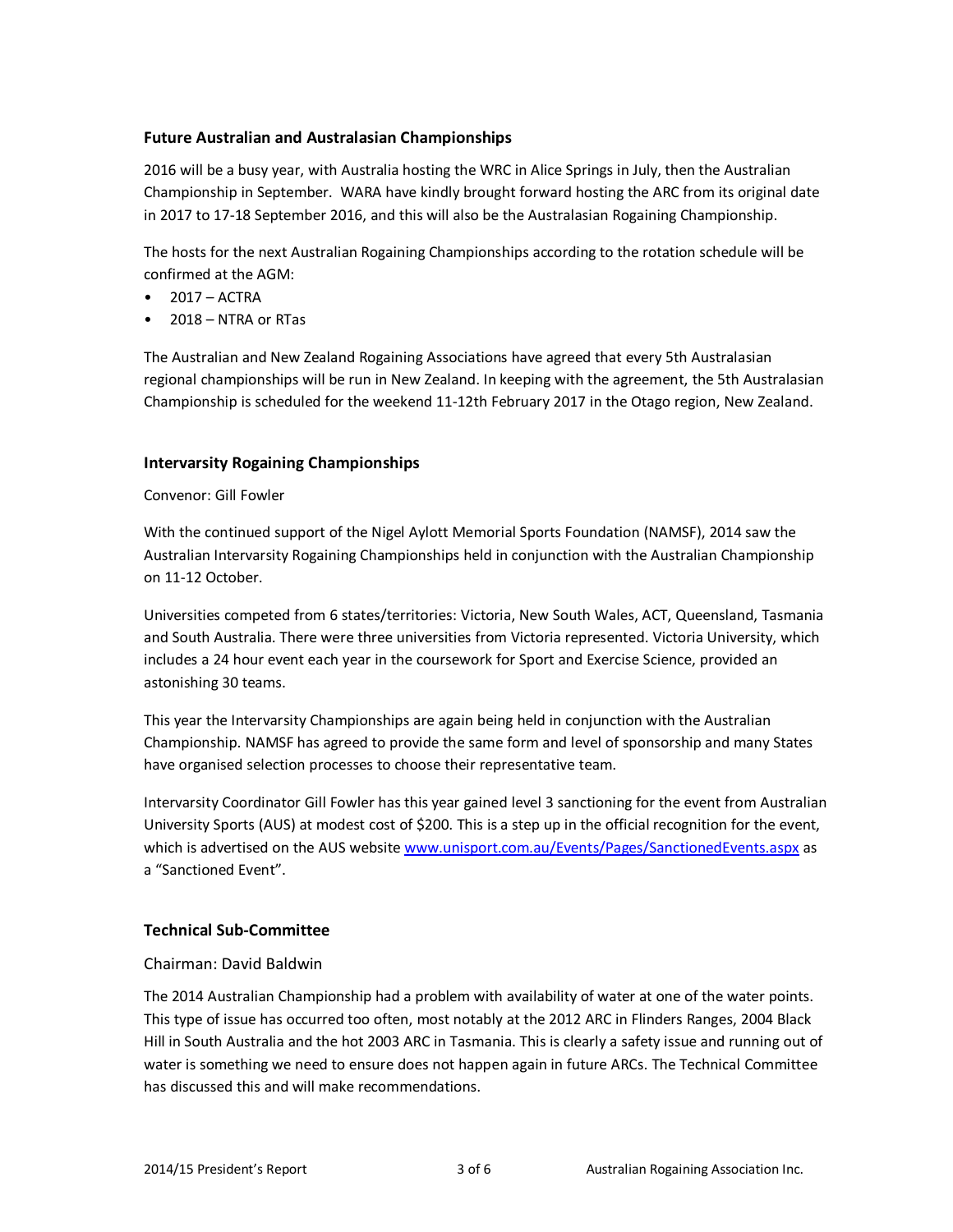Looking forward, the Committee will continue to work with the States to develop the next update of the ARA Technical Regulations, with a goal to address current issues, and improve alignment between the ARA and IRF. It is pleasing to note that the IRF has adopted the ARA's Under 23 age category.

# **International Development Fund (IDF)**

Convenor: ARA Treasurer Mike Aylott. The fund balance stands at about \$30,000.

ARA has for some time identified an opportunity for the IDF to support course setting or event organisation workshops outside Australia. David Baldwin, who has championed this concept, conducted a course setting workshop in Finland after the 2015 World Championship. The workshop was very successful in achieving its objectives and participants found it beneficial. Attendance numbers were low due to relatively late notice of the dates, but it is seen as a good foundation to be built upon. Costs against the IDF were minimal, consisting of venue hire and accommodation. A repeat performance is planned for 2016 in conjunction with the world championship in Alice Springs. This will be advertised well in advance in the event program. Members are encouraged to identify suitable personnel who could volunteer for this or other projects.

## **International Rogaining**

The ARA is represented directly on the IRF by the President David Rowlands and delegate David Baldwin. In addition, Australia is well represented on the IRF by its President Richard Robinson.

The ARA has continued to be active in IRF matters over the past year. David Baldwin, the ARA's Technical Committee Chairman, has represented ARA as an integral member of the IRF Technical Subcommittee.

The IRF holds a meeting of national representatives and interested individuals at each of the world championships. ARA was represented in 2015 by David Baldwin and ACTRA President Julie Quinn. The main topics at the meeting were the IRF strategic plan, WRC frequency, rules and technical challenges, and Finish preparations for the WRC.

The following are a summary of key IRF developments affecting ARA:

- The IRF choose Latvia as the host for World Championship (WRC) in 2017. There were no bids for a WRC in 2018, so an event will not be held in that year.
- The IRF has no formal policy on the frequency of WRCs, but plans to take a formal vote on this towards the end of 2015. Five years ago, there was a flurry of interest in conducting WRCs from new European members, but this demand has now subsided. The ARA believes that the world championship should be conducted every second year, as it was until 2012. This remains the most important issue facing Australian rogaining at the moment. The advantages of bi-annual (rather than annual) WRCs include:
	- Reduced regionalisation and increased opportunity for the best rogainers to attend
	- Reduced costs for regular competitors (especially those from the southern hemisphere who have faced 4 out of 5 WRCs in the northern hemisphere)
	- Increased quality of each world championship when the IRF can apply more time and resources.
- David Baldwin has produced new boot trophies for the new Ultra Veterans categories at the World Championships.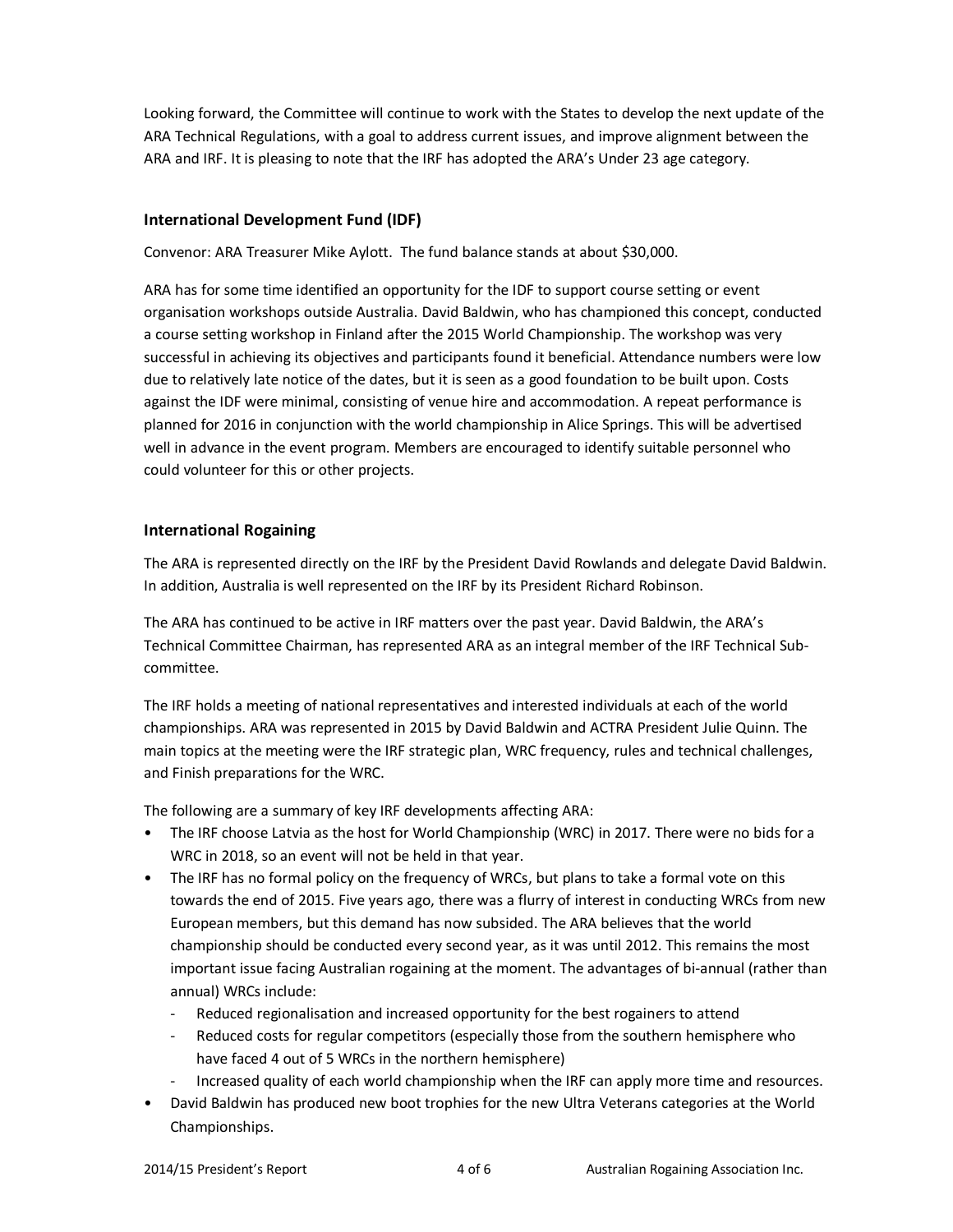- The majority of the IRF levy will continue to be paid by regional championships. Future levies on the 2015 and 2016 Australasian Championship and 2016 World Championship will affect Australia. The IRF capitation fee for year 2015 was USD \$50.
- The IRF developed a revised Strategic Plan in 2014. The IRF has now turned its attention to facilitating implementation of this plan. An outcome of this could drive development of a strategic plan for Australian rogaining.

# **World Rogaining Championship 2016**

A major focus for the ARA in 2016 will be the World Rogaining Championship. The competition area, near Alice Springs, promises technically challenging navigation amidst typically rugged Australian scenery.

Progress on the organisation of the event is generally close to, or ahead of plans. On the technical side, a new base map has been prepared and all checkpoints have been marked in the field, checked and vetted. On the administrative side, the full WRC management team is in place and holds regular teleconferences, the event website is operational and the entry system built and undergoing testing. The event website can be found at: www.worldrogainingchamps.com.au and www.wrc2016.rogaining.com.au.

On the commercial side, the event has secured financial support from the Northern Territory Government. A high entry fee of about \$225 is planned, necessitated by the isolation of the location, with break-even entrant numbers of over 500. An event maximum of 800 participants has been set. It is expected that the event will also require up to 120 non-competing volunteers. Phase 1 entries open on 23 October 2015.

Richard Robinson has taken the lead in both the original bid submission and coordinating the event. The key roles are:

- Richard Robinson: Event Director, course vetter
- David Baldwin, Julie Quinn: Course setters
- Peter Squires: IRF Event Adviser, Navlight punching system.

The event is being organised by ARA, with each of the affiliated State associations contributing their unique skills and manpower:

- ACT Rogaining Association: Transport, awards
- New South Wales Rogaining Association: Sponsorship
- Northern Territory Rogaining Association: Government liaison, local coordination
- Queensland Rogaining Association: Site and equipment
- South Australian Rogaining Association: Promotion, merchandise
- Victorian Rogaining Association: Website, entries, treasury
- Western Australian Rogaining Association: Catering.
- Rogaining Tasmania: Volunteer Coordination

The committee is working very effectively to delegate tasks, pool resources and discuss ideas. This approach could be a model for other nations to adopt in order to ensure the successful implementation of world championships, which are becoming increasingly sophisticated and demanding.